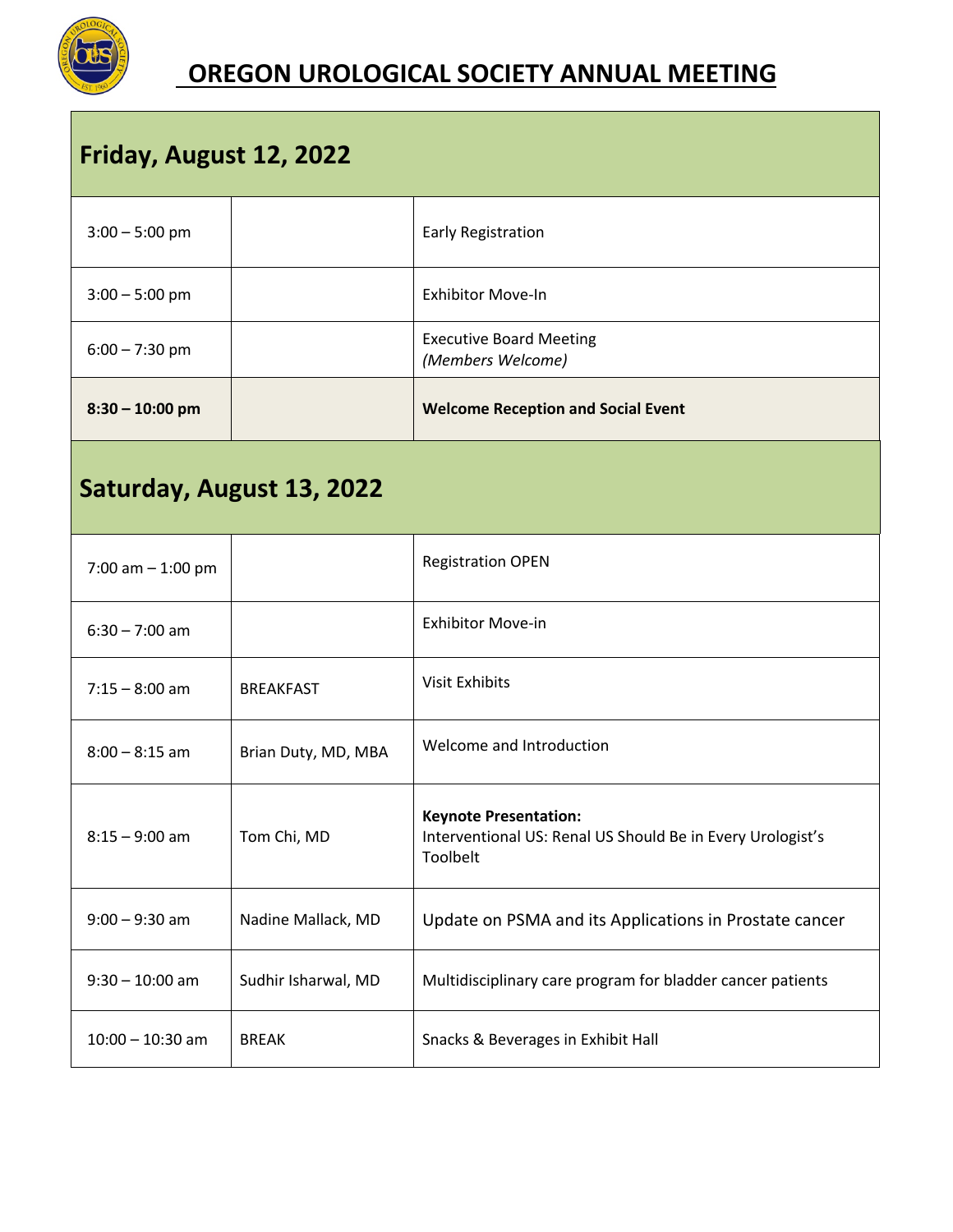

## **OREGON UROLOGICAL SOCIETY ANNUAL MEETING**

| $6:30 - 8:30$ pm   |                     | <b>Saturday Social Event</b>                                |
|--------------------|---------------------|-------------------------------------------------------------|
| $1:00 - 1:30$ pm   | Brian Duty, MD, MBA | The Importance of Organized Urology in Oregon               |
| $12:30 - 1:00$ pm  | Nina Davis, MD      | Botox update: Results and Rescue                            |
| $11:30 - 12:30$ pm | LUNCH               | Visit Exhibits                                              |
| $11:00 - 11:30$ am | Stan Myers, MD      | Management of Complications of Penile Prosthesis            |
| $10:30 - 11:00$ am | Dan Janoff, MD      | Management of Urinary Incontinence with Advanced Male Sling |

| Sunday, August 14, 2022 |                       |                                                                                                    |  |  |
|-------------------------|-----------------------|----------------------------------------------------------------------------------------------------|--|--|
| $7:00 - 11:00$ am       |                       | <b>Registration OPEN</b>                                                                           |  |  |
| $7:30 - 8:00$ am        |                       | <b>BREAKFAST and Visit Exhibits</b>                                                                |  |  |
| $8:00 - 8:05$ am        | Brian Duty, MD, MBA   | <b>Opening Remarks</b>                                                                             |  |  |
| $8:05 - 8:45$ am        | Tom Chi, MD           | <b>Keynote Presentation 2</b><br>Post Pandemic Urology Silver Linings to Improve Clinic Efficiency |  |  |
| $8:45 - 9:15$ am        | James Breese          | Advances in BPH Treatment: Rezum                                                                   |  |  |
| $9:15 - 9:45$ am        | Dave Jiang, MD, MS    | Advances in BPH Treatment: HOLEP                                                                   |  |  |
| $9:45 - 10:15$ am       | <b>BREAK</b>          | <b>Visit Exhibits</b>                                                                              |  |  |
| $10:15 - 10:45$ am      | Marshall Strother, MD | Management of Penile Cancer                                                                        |  |  |